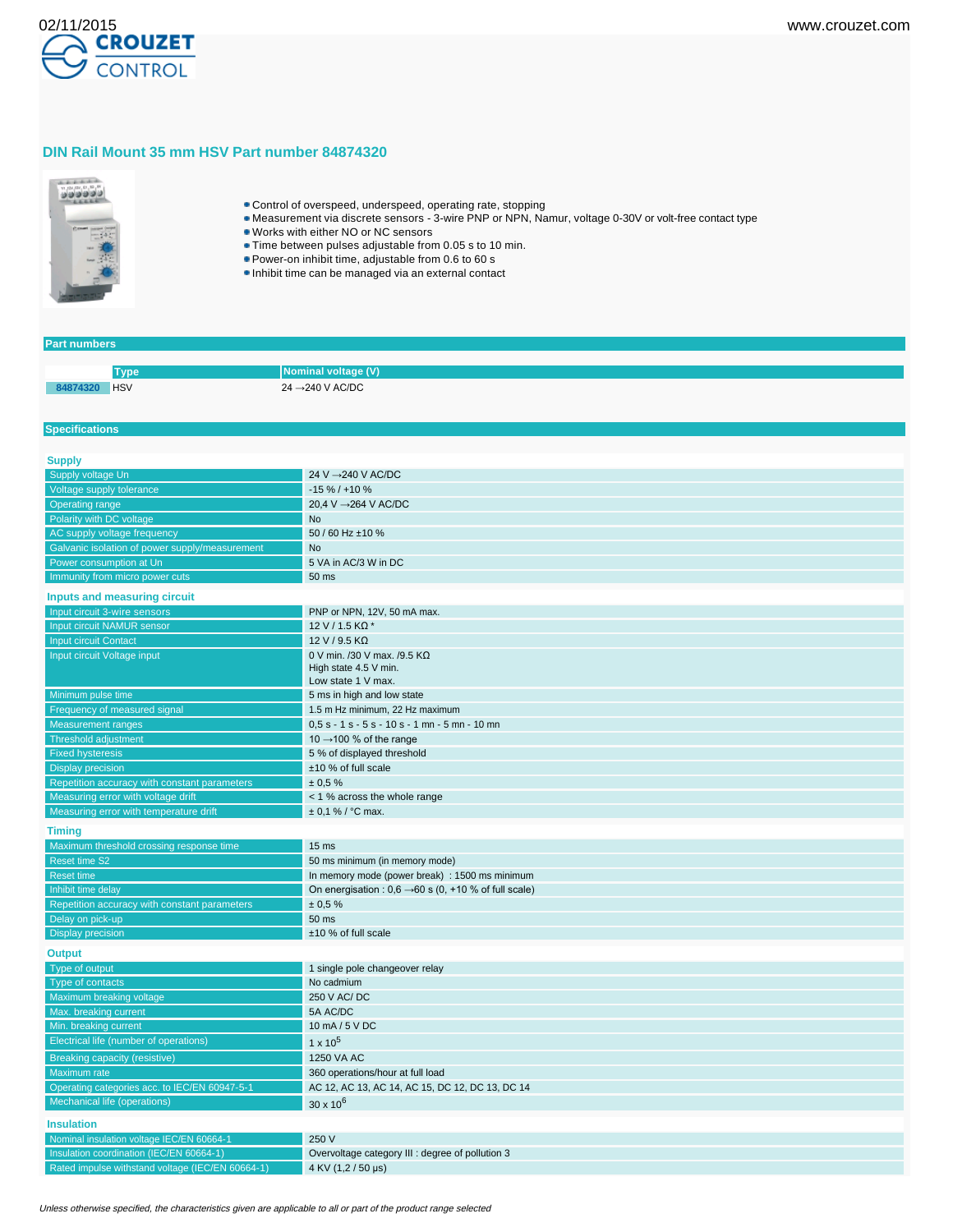| 02/11/2015 | www.crouzet.com |
|------------|-----------------|
|            |                 |

| Dielectric strength (IEC/EN 60664-1)                 | 2 kV AC 50 Hz 1 min                                                        |
|------------------------------------------------------|----------------------------------------------------------------------------|
| Insulation resistance (IEC/EN 60664-1)               | $>$ 500 MQ / 500 V DC                                                      |
| <b>General characteristics</b>                       |                                                                            |
| Display power supply                                 | Green LED                                                                  |
| Display relay                                        | Yellow LED                                                                 |
| Inhibit display                                      | Yellow LED                                                                 |
| Casing                                               | 35 mm                                                                      |
| Mounting                                             | On 35 mm symmetrical DIN rail, IEC/EN 60715                                |
| <b>Mounting position</b>                             | All positions                                                              |
| Material: enclosure plastic type VO to UL94 standard | Incandescent wire test according to IEC 60695-2-11 & NF EN 60695-2-11      |
| Protection (IEC/EN 60529)                            | Terminal block: IP20                                                       |
|                                                      | Casing: IP30                                                               |
| Weight                                               | 120 <sub>g</sub>                                                           |
| Connecting capacity IEC/EN 60947-1                   | Rigid: $1 \times 4^2 - 2 \times 2.5^2$ mm <sup>2</sup>                     |
|                                                      | 1 x 11 AWG - 2 x 14 AWG                                                    |
|                                                      | Flexible with ferrules : $1 \times 2.5^2 - 2 \times 1.5^2$ mm <sup>2</sup> |
|                                                      | 1 x 14 AWG - 2 x 16 AWG                                                    |
| Max. tightening torques IEC/EN 60947-1               | $0.6 \rightarrow 1$ Nm / 5,3 $\rightarrow$ 8,8 Lbf.ln                      |
| Operating temperature IEC/EN 60068-2                 | $-20 \rightarrow +50$ °C                                                   |
| Storage temperature IEC/EN 60068-2                   | -40 $\rightarrow$ +70 °C                                                   |
| Humidity IEC/EN 60068-2-30                           | 2 x 24 hr cycle 95 % RH max. without condensation 55 °C                    |
| Vibrations according to IEC/EN60068-2-6              | $10 \rightarrow 150$ Hz, A = 0.035 mm                                      |
| Shocks IEC/EN 60068-2-6                              | 5 <sub>g</sub>                                                             |
| <b>Standards</b>                                     |                                                                            |
| Marking                                              | CE (DBT) 2006/95/EC - EMC 2004/108/EC                                      |
| <b>Product standard</b>                              | NF EN 60255-6 / IECI 60255-6 / UL 508 / CSA C22.2 N°14                     |
| Electromagnetic compatibility (EMC)                  | Immunity EN 61000-6-2/IEC 61000-6-2                                        |
|                                                      | Emission EN 61000-6-4/EN 61000-6-3                                         |
|                                                      | IEC 61000-6-4/IEC 61000-6-3                                                |
|                                                      | Emission EN 55022 class B                                                  |
| <b>Certifications</b>                                | UL, CSA                                                                    |

**Comments**

# **Accessories**

| <b>Description</b>                        | Code     |
|-------------------------------------------|----------|
| Removable sealable cover for 35 mm casing | 84800001 |

### **Principles**

### **Overview**

The HSV relay controls the speed (or, more strictly speaking, the operating rate, or frequency) of a process (moving walkway, conveyor, etc.) using discrete sensors :

- 3-wire PNP or NPN output proximity sensor

- voltage input 0 - 30 V

- NAMUR proximity sensor

- volt-free contact

It can be used to monitor under OR overspeed

## **Operating principle**

#### **Measurement**

The monitored process cycle is the succession of pulses characterised by a signal with two states : high and low. The speed measurement is obtained by measuring the duration of this signal, from the first detected change of state (either a rising or falling edge).

Digital signal processing avoids the problem of disparity of signals.

Conformity with environmental directives **RoHS** 

From energisation, or after the appearance (or reappearance) of the sensor signal, detection (characterisation) of the signal requires processing of one or more periods (two maximum). During this time, control is inoperative.

## **Operating mode**

Using the selector switch, select one of four modes :

- Underspeed without latching

- Underspeed with latching

- Overspeed without latching - Overspeed with latching

If, on energisation, the switch is placed in one of the three intermediate positions (between "underspeed with latching" and "overspeed with latching"), the relay stays in the rest state ("alarm") and the error is signalled by all three LEDs flashing simultaneously.

The mode selector switch position is taken into account on energisation.

Modifications made during operation will have no effect : the active configuration may therefore be different from that indicated by the switch, the relay operates normally but the change in configuration is signalled by all three LEDs flashing simultaneously.

#### **Latching**

In "memory" mode, when a fault has been recorded, the HSV relay latches in the rest position ("alarm" operational state). Once the speed is correct again, the relay can be unlatched (reset) by closing contact S2 (for 50 ms minimum).

Irrespective of the speed of the controlled process, when S2 is closed the HSV relay is inhibited, the output is at the operating point ("normal" operational state) ; if the speed is still not correct when contact S2 is reopened, the relay latches again in the rest position ("alarm" operational state).

The HSV can also be reset, by switching off and on again several times in succession (the power break must last at least 1500 ms).

If the process speed is incorrect, this method is limited by the same restriction as resetting using S2.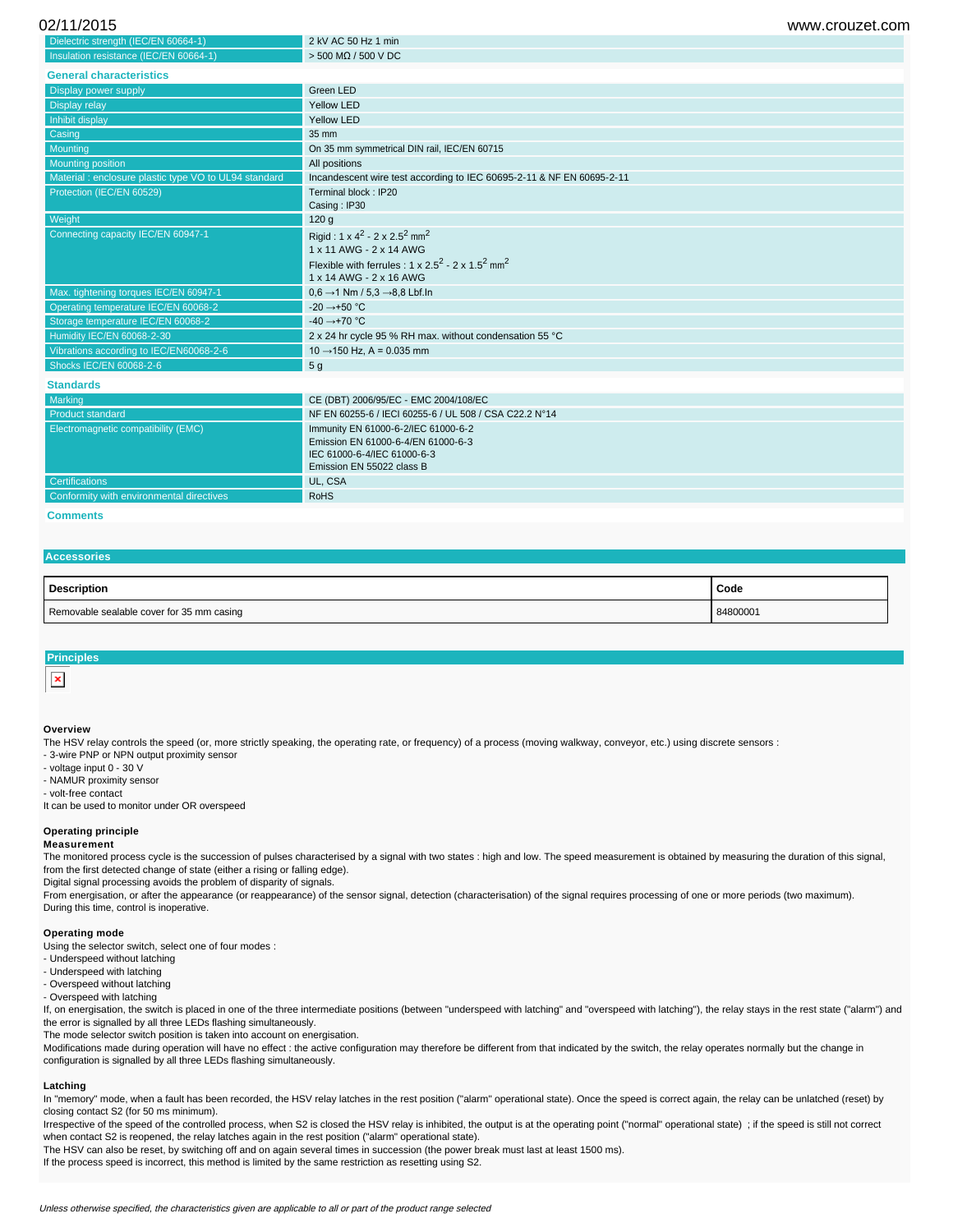

After the end of the inhibit delay on starting, "Ti", as soon as the measured speed drops below the threshold value, the output relay changes state, from operating point to rest position ("alarm" operational state, 11-14 open and 11-12 closed).

It returns to the initial state when the speed rises above the threshold plus the hysteresis (fixed at 5 % of the displayed threshold).

After the power supply returns, following a break that has lasted at least 1500 ms, the relay is in the ("normal") operating state during the time delay and stays there until the speed is above the threshold.

| <b>N°</b>   | Legend                         |
|-------------|--------------------------------|
| $\mathbf 0$ | Voltage (S1)                   |
| Ø           | Threshold                      |
| O           | Inhibit LED                    |
| $\bullet$   | Relay                          |
| $\bullet$   | Inhibit delay on starting (Ti) |
| $\bullet$   | 1500 ms min.                   |
| O           | Speed                          |



When the HSV has been configured in "memory" mode, if underspeed is detected, the output relay stays in the rest state ("alarm") irrespective of any subsequent change in the speed of the process.

It will not be able to revert to ("normal") operating state until contact S2 closes (50 ms minimum).

If, when S2 reopens, the speed is inadequate, the relay reverts to the rest latched state ("alarm").

The HSV can also be reset by a power break (1500 ms minimum) ; the relay then returns to the ("normal") operating state for at least the duration of the time delay, irrespective of the speed of the process.

| N°<br>_eaend<br> |  |
|------------------|--|
|------------------|--|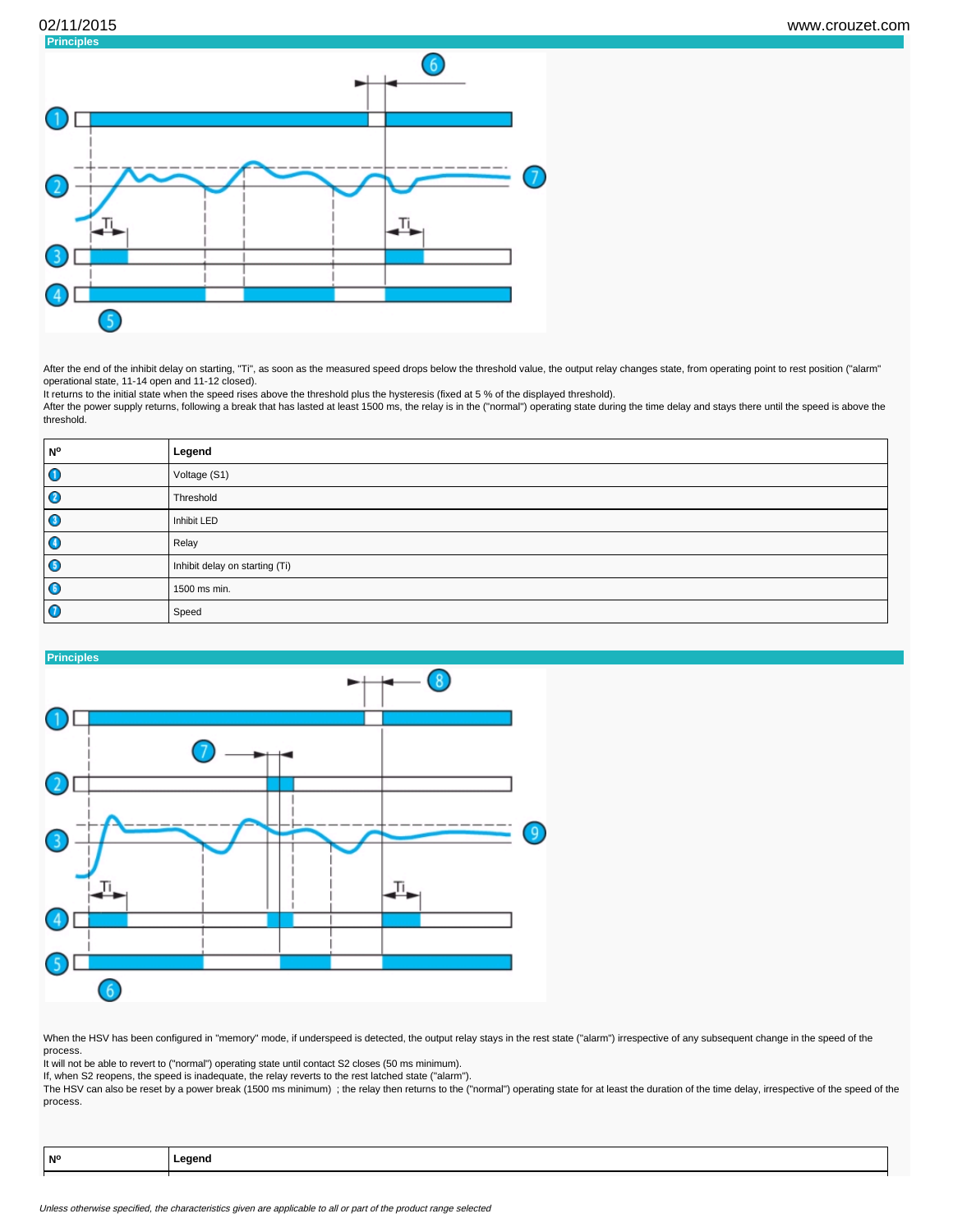| 02/11/2015       | www.crouzet.com                |
|------------------|--------------------------------|
| $\bullet$        | Voltage (S1)                   |
| Ø                | Contact S2                     |
| $\bullet$        | Threshold                      |
| $\bullet$        | Inhibit LED                    |
| $\bullet$        | Relay                          |
| $\bullet$        | Inhibit delay on starting (Ti) |
| $\bullet$        | 50 ms min.                     |
| $\bullet$        | 1500 ms min.                   |
| $\mathbf \Theta$ | Speed                          |



After the end of the inhibit delay on starting, "Ti", as soon as the measured speed rises above the threshold value, the output relay changes state, from operating point to rest position ("alarm" operational state, 11-14 open and 11-12 closed).

It returns to the initial state when the speed falls back below the threshold minus the hysteresis (fixed at 5 % of the displayed threshold).

After a power break that has lasted at least 1500 ms, the relay is in the ("normal") operating state during the time delay and stays there until the speed is below the threshold.

| <b>N°</b>   | Legend                         |
|-------------|--------------------------------|
| $\mathbf 0$ | Voltage (S1)                   |
| Ø           | Threshold                      |
| O           | Inhibit LED                    |
| O           | Relay                          |
| $\bullet$   | Inhibit delay on starting (Ti) |
| $\bullet$   | 1500 ms min.                   |
| O           | Speed                          |



On energisation, to allow the controlled process to reach its nominal operating speed, the HSV relay is inhibited for a period that is adjustable from 0.6 to 60 seconds.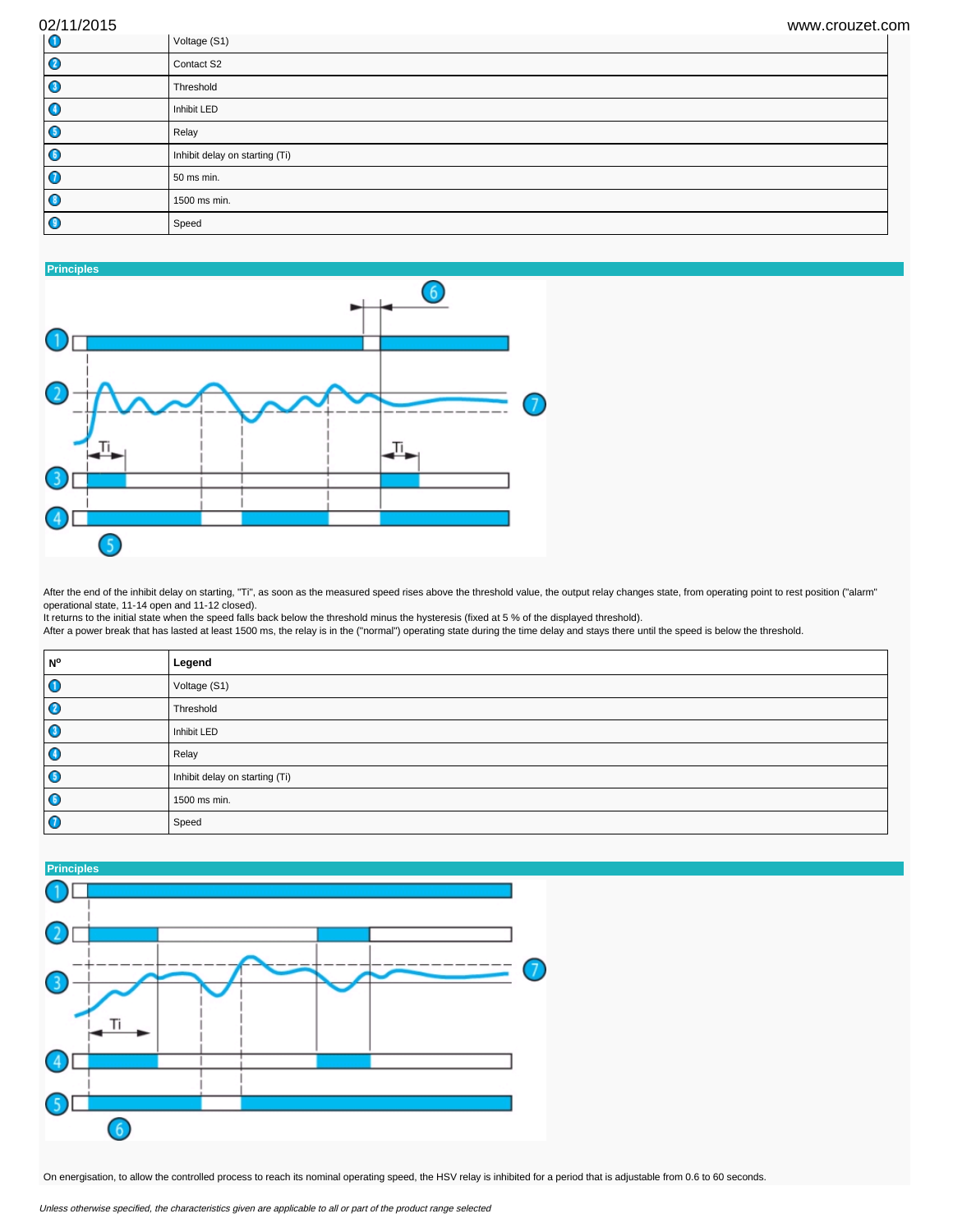This time delay can be modified during inhibition to be shorter or longer. 02/11/2015 www.crouzet.com

The HSV relay can also be inhibited by the closing of contact S2 : on starting, for example, if the process acceleration time is more than 60 s, or at any time during operation. Irrespective of the origin (delay on starting or S2 closing), inhibition maintains the output relay in the"closed'position" ("normal" operational state, contacts 11-14 closed and 11-12 open) and is signalled by the Inhibit LED lighting up.

If, after removal of the inhibition (end of delay on starting or opening of contact S2), the signal detection phase has not ended, the relay drops out after the expected time between two pulses (measured from the end of inhibition).

Inhibition must last for as long as required for the product to detect at least 2 periods.

If the signal type has not been determined at the end of the inhibit period, the "inhibit" LED flashes for as long as it is impossible to measure the speed. Similarly, during operation, it is possible to inhibit the HSV relay at any time by closing S2.

| N°        | Legend                         |
|-----------|--------------------------------|
| $\bullet$ | Voltage (S1)                   |
| $\bullet$ | Contact S2                     |
| $\bullet$ | Threshold                      |
| $\bullet$ | Inhibit LED                    |
| $\bullet$ | Relay                          |
| $\bullet$ | Inhibit delay on starting (Ti) |
| $\bullet$ | Speed                          |



When the HSV has been configured in "memory" mode, if overspeed is detected, the output relay stays in the rest state ("alarm") irrespective of any subsequent change in the speed of the process. It will not be able to revert to ("normal") operating state until contact S2 closes (50 ms minimum). If, when S2 reopens, the speed is too high, the relay reverts to the rest latched state ("alarm").

The HSV can also be reset by a power break (1500 ms minimum) ; the relay then returns to the ("normal") operating state for at least the duration of the time delay, irrespective of the speed of the process.

| N°                   | Legend                         |
|----------------------|--------------------------------|
| $\overline{\bullet}$ | Voltage (S1)                   |
| $\bullet$            | Contact S2                     |
| $\bullet$            | Threshold                      |
| $\bullet$            | Inhibit LED                    |
| $\bullet$            | Relay                          |
| $\bullet$            | Inhibit delay on starting (Ti) |
| $\bullet$            | 50 ms min.                     |
| $\bullet$            | 1500 ms min.                   |
| $\bullet$            | Speed                          |

**Principles**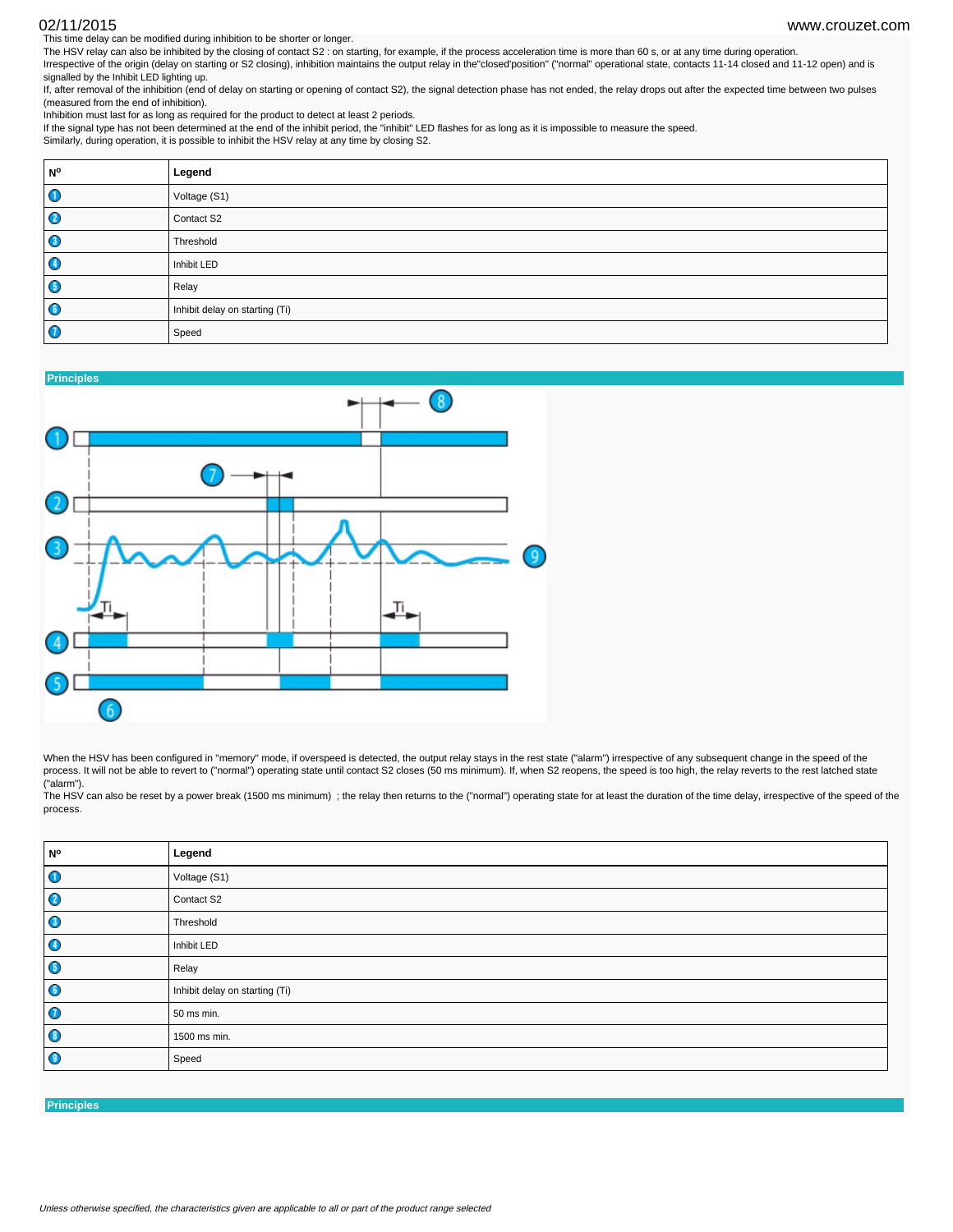

It is possible to inhibit the HSV relay by closing external contact S2 until the process has reached its nominal speed.

| <b>N°</b> | Legend                         |
|-----------|--------------------------------|
| O         | Voltage (S1)                   |
| C         | Contact S2                     |
| u         | Threshold                      |
| O         | Inhibit LED                    |
| G         | Relay                          |
| G         | Inhibit delay on starting (Ti) |
| U         | Speed                          |



mm

**Connections HSV - Input circuits**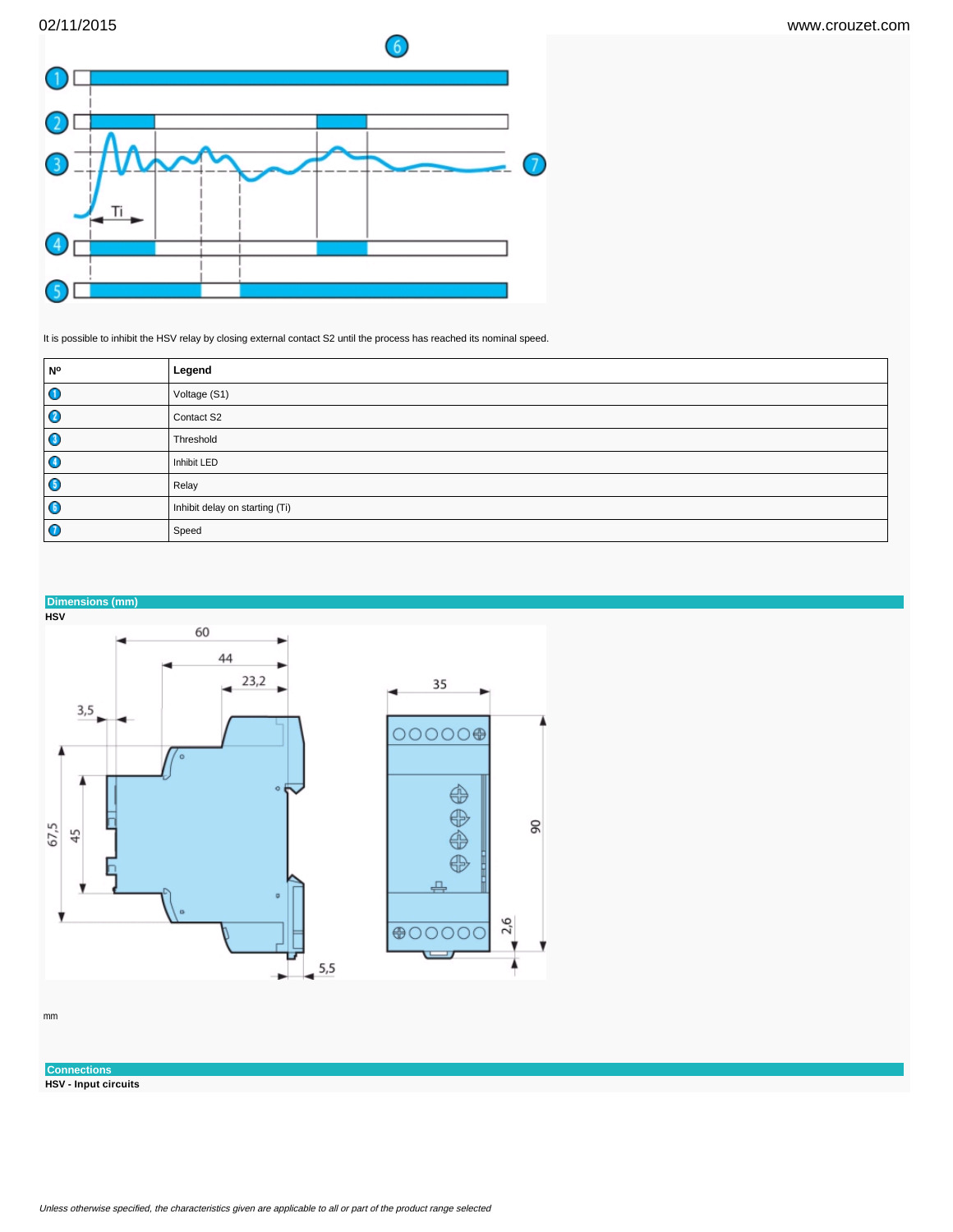

| <b>N°</b> | Legend                          |
|-----------|---------------------------------|
| $\bullet$ | S2 Inhibition - Reset           |
| $\bullet$ | Entrée contact sec 12 V, 9,5 kΩ |

**Connections**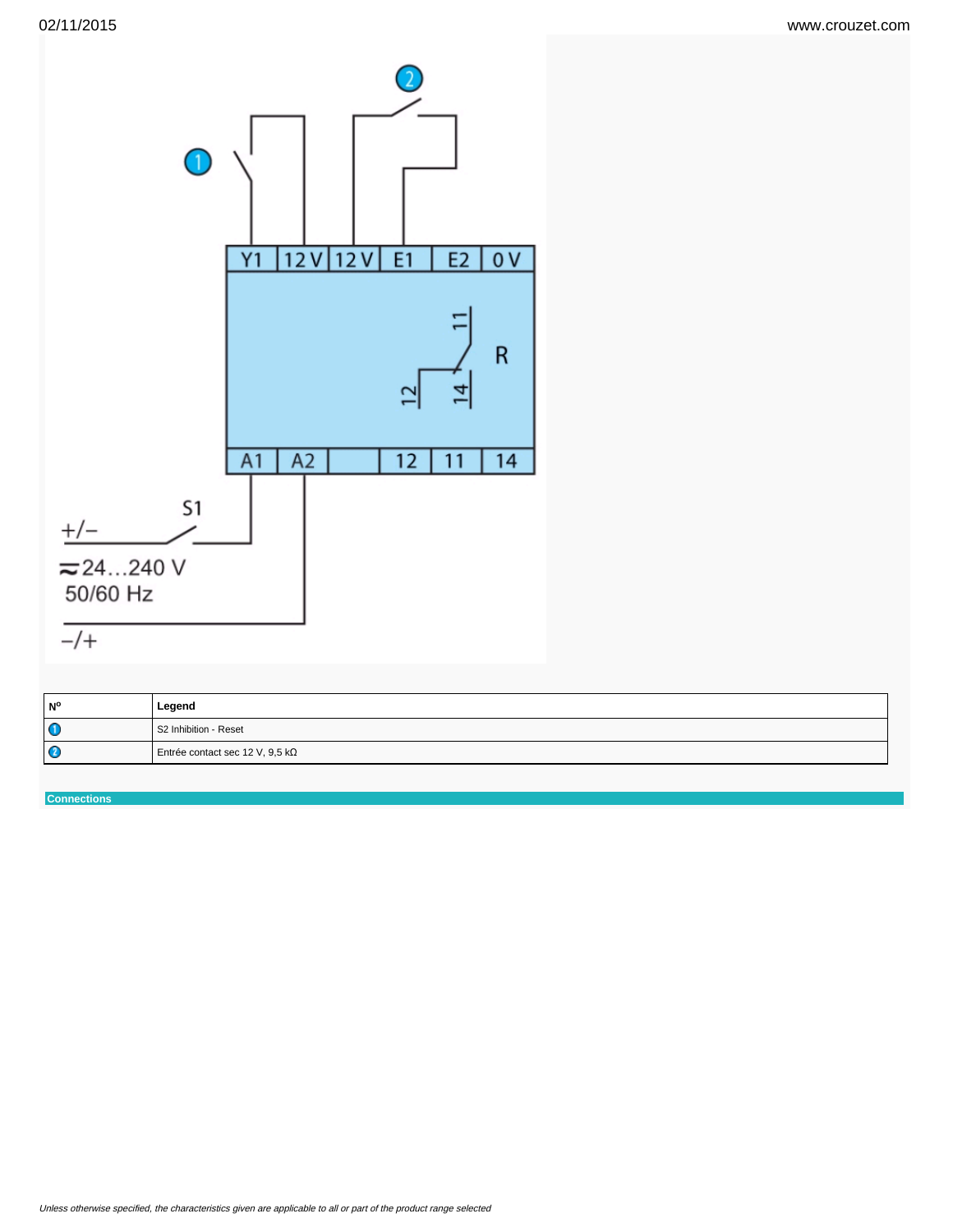

| N°        | Legend                                    |
|-----------|-------------------------------------------|
| $\bullet$ | S2 Inhibit - Reset                        |
| $\bullet$ | NAMUR proximity sensor input 12 V, 1.5 kΩ |

**Connections**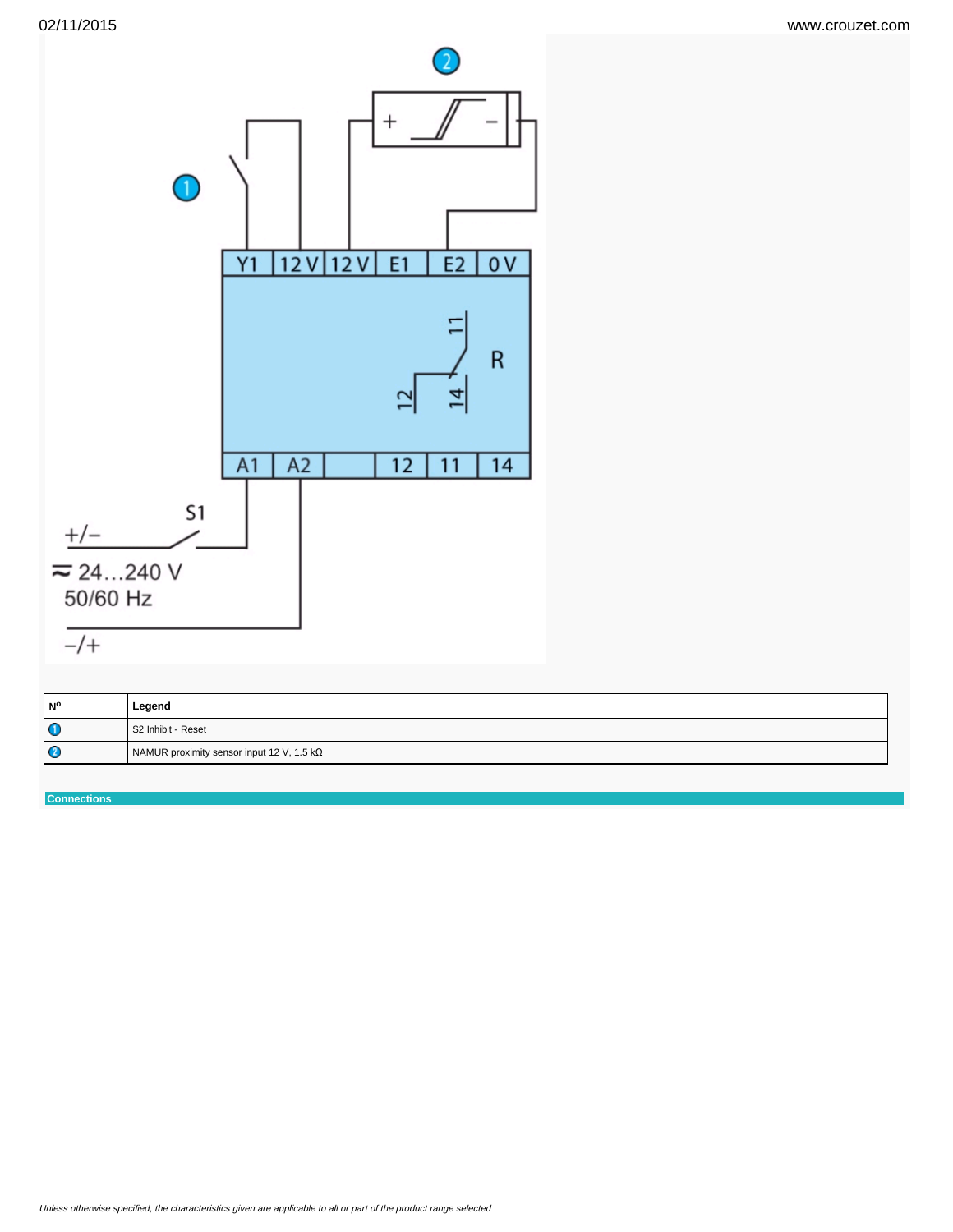



| l N°        | Legend                                           |
|-------------|--------------------------------------------------|
| $\mathbf 0$ | l S2 Inhibit - Reset                             |
| $\mathbf C$ | 3-wire PNP/NPN proximity switch 12 V, 50 mA max. |

**Connections**